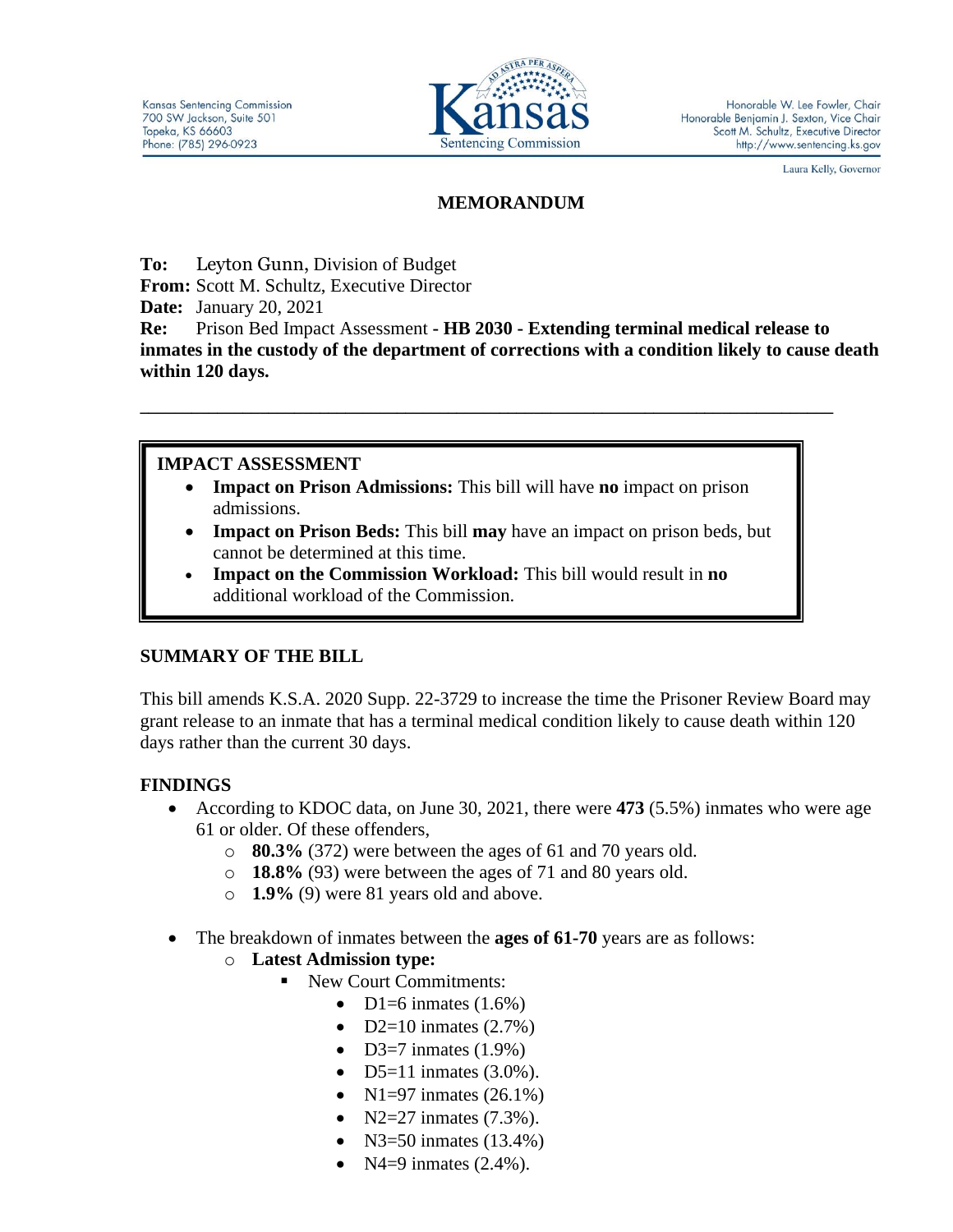- N5=18 inmates  $(4.8\%)$
- N6=5 inmate  $(1.3\%)$ .
- N7=5 inmates  $(1.3\%)$
- N9=2 inmate  $(0.5\%)$ .
- Offgrid=125 inmates  $(33.6\%)$ .
- Probation Technical Violators=15 inmates
- Parole Technical Violators=23 inmates

## **Primary Offense Type**

| <b>Offense</b>                                       | <b>Total</b>   | $\%$              |
|------------------------------------------------------|----------------|-------------------|
| Agg Battery - Bodily Harm Ddly Weapon/Manner         | 1              | .3                |
| Agg Battery State, County/City LEO w/motor vehicle   | $\mathbf{1}$   | .3                |
| Agg Battery-Int, Grt Bodly Hrm                       | 3              | $\boldsymbol{.8}$ |
| Agg Criminal Sodomy; < 14 off<18 w/persn or anmal    | 1              | .3                |
| Agg Criminal Sodomy; Noncon Vic forcefear            | 3              | 8.                |
| Agg Criminal Sodomy; Noncon Vic Uncon Powrls         | 1              | $\cdot$ 3         |
| Agg Domestic battery; impede breathing/choke         | 1              | $\cdot$ 3         |
| Agg Escape; Escape From Prison Custody SOC           | 1              | $\cdot$ 3         |
| Agg Indecent Liberties/Child <14;Offender>18         | 1              | .3                |
| Agg violation of the KS offender registration act    | $\mathbf{1}$   | $\cdot$ 3         |
| Agg. Indecent Liberties, chld<14; off>=18, lewd f/t  | 10             | 2.7               |
| Agg. Indecent Liberties, chldLT14; offGE18, lewd f/t | 8              | 2.2               |
| Aggravated Arson; Substantial Risk of Bodily Harm    | 1              | .3                |
| Aggravated Assault on a Law Enforcement Officer      | 1              | $\cdot$ 3         |
| <b>Aggravated Battery</b>                            | $\mathbf{1}$   | $\cdot$ 3         |
| Aggravated Battery Against Law Enforcement Officer   | 1              | .3                |
| <b>Aggravated Burglary</b>                           | 1              | $\cdot$ 3         |
| <b>Aggravated Criminal Sodomy</b>                    | $\overline{2}$ | $\overline{.5}$   |
| Aggravated Criminal Sodomy Vic<14 offndr >=18        | $\overline{2}$ | $.5\,$            |
| Aggravated Criminal Sodomy; Child <14                | 3              | .8                |
| Aggravated Criminal Sodomy; no consent; forced       | $\mathbf{1}$   | .3                |
| Aggravated Criminal Sodomy; w/child < 14 off<18      | 1              | .3                |
| Aggravated Criminal Sodomy; w/child LT 14 offGE18    | $\mathbf{1}$   | .3                |
| Aggravated Criminal Sodomy; w/child LT 14 offLT18    | 1              | .3                |
| Aggravated Indecent Liberties GE14LT16; Fondling     | $\overline{c}$ | $.5\,$            |
| Aggravated Indecent Liberties w/child GE 14 > 16     | 1              | .3                |
| Aggravated Indecent Liberties, GE14<16, Sex Intercou | $\mathbf{1}$   | $\cdot$ 3         |
| Aggravated Indecent Liberties/Child < 14 yoa         | $\overline{2}$ | $.5\,$            |
| Aggravated Indecent Liberties/Child <14;Fondling     | 12             | 3.2               |
| Aggravated Indecent Liberties/Child LT14;Fondling    | 9              | 2.4               |
| Aggravated Kidnapping                                | 20             | 5.4               |
| <b>Aggravated Robbery</b>                            | 8              | $2.2\phantom{0}$  |
| Aggravated Sex Battery; Intentional Touching GE16    | 4              | 1.1               |
| Aggravated Sodomy                                    | 3              | .8                |
| <b>Attempted Murder 1st</b>                          | $\mathbf{1}$   | $\cdot$ 3         |
| Attempted Murder in 1st Degree                       | 4              | 1.1               |
| Battery - Corrections offcr or emply by cnfnd prsn   | $\mathbf{1}$   | $\cdot$ 3         |
| Battery on a mental health employee                  | $\mathbf{1}$   | $\overline{3}$    |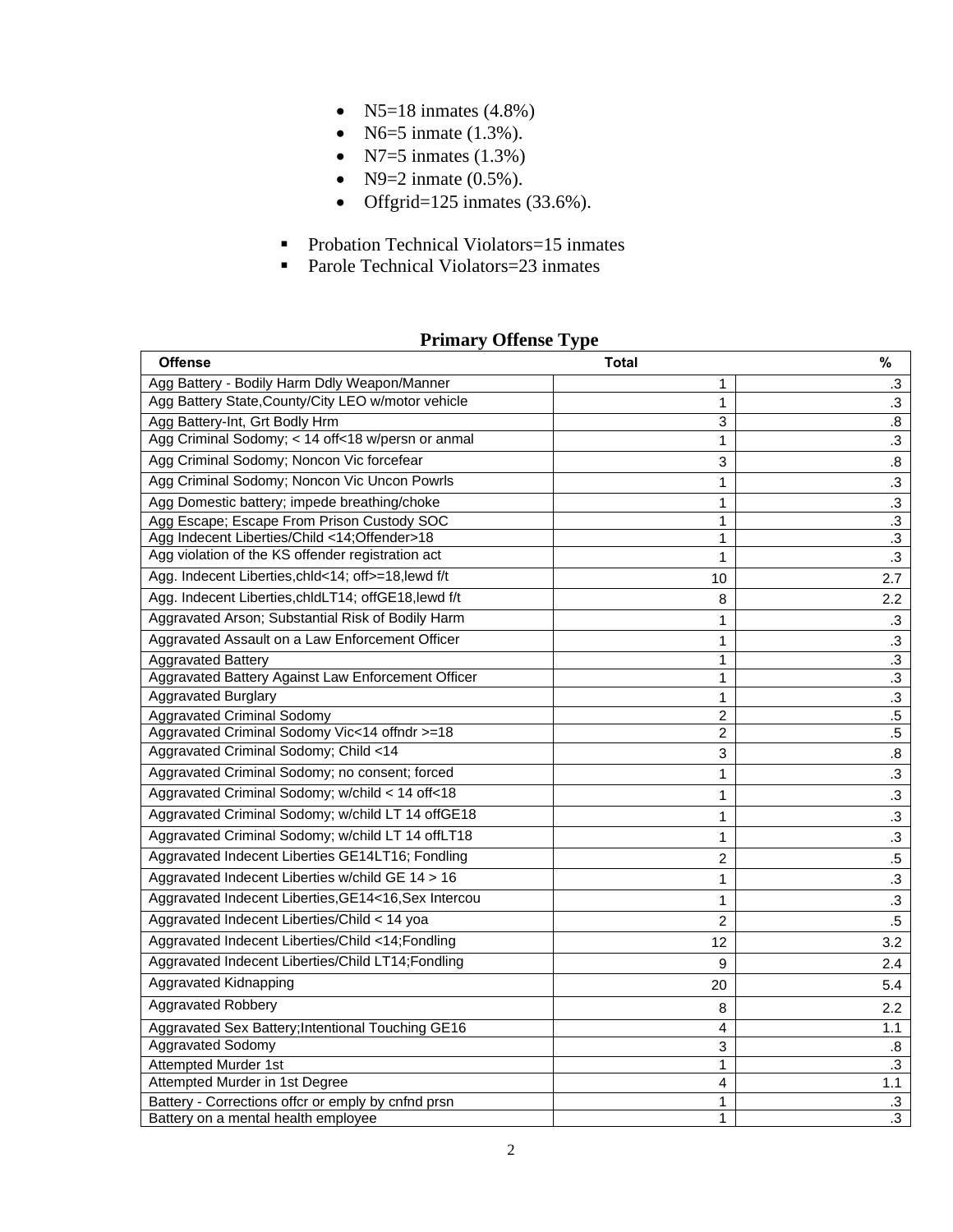| Burglary; Build not used as dwell; theft or sex.mot                                          | $\overline{c}$        | $.5\,$                      |
|----------------------------------------------------------------------------------------------|-----------------------|-----------------------------|
| Burglary; Build used as dwell.; excpt thft firearm                                           | 1                     | $\cdot$ 3                   |
| Criminal Sodomy; w/ Child GE14, LT16                                                         | 1                     | $\cdot$ 3                   |
| Dist/poss int dis heroin or meth >=3.5g <100g                                                | 4                     | 1.1                         |
| Dist/poss int dis heroin or meth GE 3.5g LT100g                                              | 3                     | .8                          |
| Dist/poss int dis heroin or meth GE1g LT3.5g                                                 | 3                     | 8.5                         |
| Dist/poss int dis heroin or meth lt1g w/in1000ft                                             | 1                     | $\cdot$ 3                   |
| Dist/poss int dis marijuana GE450g LT30Kilo                                                  | 1                     | $\cdot$ 3                   |
| Dist/poss int dis nonspec dgs >=100g <1Kilo                                                  | 1                     | $\cdot$ 3                   |
| Dist/poss int dis nonspec dgs GE3.5g LT100g                                                  | 2                     | $.5\,$                      |
| Dist/poss int dis sch I, II, III, IV GE10LT100 dsg ut                                        |                       |                             |
| Dist/poss int ds nonsc dgs GE100gLT1Kilo 1000ftscl                                           | 1                     | $\cdot$ 3                   |
|                                                                                              | $\mathbf{1}$          | $\cdot$ 3                   |
| Drugs; Controlled Substance GE\$250k LT\$500k                                                | 1                     | $\cdot$ 3                   |
| <b>Electronic Solicitation</b>                                                               | 1                     | $\cdot$ 3<br>$\overline{3}$ |
| Indecent Liberties w/Child GE14 LT16 Lewd Fondling<br><b>Indecent Liberties With A Child</b> | 1<br>$\boldsymbol{2}$ | $.5\,$                      |
| Indecent Solicitation of a Child                                                             |                       |                             |
| Intentional Viol Invest Adviser Rep Reg Req GT100K                                           | 1                     | $.3\,$                      |
|                                                                                              | 1                     | $\cdot$ 3                   |
| Intentional/Premeditated Killing - > 1 Person                                                | 1                     | $\cdot$ 3                   |
| Intentional/Premeditated Killing - Contract                                                  | 1                     | $\cdot$ 3                   |
| Intentional/Premeditated Killing - LEO                                                       | 1                     | $.3\,$                      |
| Intentional/Premeditated Killing - Rape/Sodomy                                               | 1                     | $\cdot$ 3                   |
| Involuntary Manslaughter DUI or Drugs                                                        | 1                     | $\cdot$ 3                   |
| Kidnapping                                                                                   | 6                     | 1.6                         |
| Kidnapping in Commission of a Crime                                                          | 1                     | $\cdot$ 3                   |
| Murder in the 2nd Degree (intentional)                                                       | 1                     | $\cdot$ 3                   |
| Murder in the 2nd Degree (Intentional)                                                       | 5                     | 1.3                         |
| Murder in the 2nd Degree (Reckless)                                                          | 7                     | 1.9                         |
| Murder in the First Degree                                                                   | 39                    | 10.5                        |
| Murder in the second degree - intent<br>Murder, 1st degree                                   | $\overline{7}$<br>37  | 1.9<br>9.9                  |
| Murder, 2nd degree                                                                           | 6                     | 1.6                         |
| Poss of opiates, opium, narc drugs or desig stim                                             | 11                    | 3.0                         |
| Rape                                                                                         | 12                    | 3.2                         |
| Rape; Sex Interc w/Victim <14 yrs & Off. >= 18 yrs                                           |                       | 3.0                         |
| Rape; Sex Interc w/Victim LT14 yrs and Off. GE18                                             | 11                    |                             |
| Rape; Sex Interc w/Victim LT14 yrs Offndr GE18 yrs                                           | 2                     | .5                          |
| Rape; Sex Intercourse w/ Child <14                                                           | 1                     | .3                          |
| Rape; Sex Intercourse w/Out Consent                                                          | 3                     | .8                          |
|                                                                                              | 19                    | 5.1                         |
| Rape; Sex Intercourse W/Out Consent                                                          | 1                     | $\cdot$ 3                   |
| Rape; Sex Intercourse With Child <14                                                         | 12                    | 3.2                         |
| Rape; Sex Intercourse With Child LT14                                                        | 2                     | .5                          |
| Robbery                                                                                      | 3                     | .8                          |
| Theft obt exert It \$1500 w/in 5 yrs 2 or more x                                             | 1                     | .3                          |
| Unlawful Manufacturing Controlled Substance                                                  | 4                     | 1.1                         |
| Unlawful Manufacturing Controlled Substance; 1st                                             | 1                     | .3                          |
| Violtn KS Offndr Registration Act 3rd or more                                                | $\overline{c}$        | .5                          |
| Violtn of the KS Offndr Registration Act 1st cnv                                             | 3                     | .8                          |
| Violtn of the KS Offndr Registration Act 3rd +                                               | 1                     | $\cdot$ 3                   |
| Voluntary Manslaughter; Quarrel                                                              | 1                     | $\cdot$ 3                   |
| Total                                                                                        | 372                   | 100.0                       |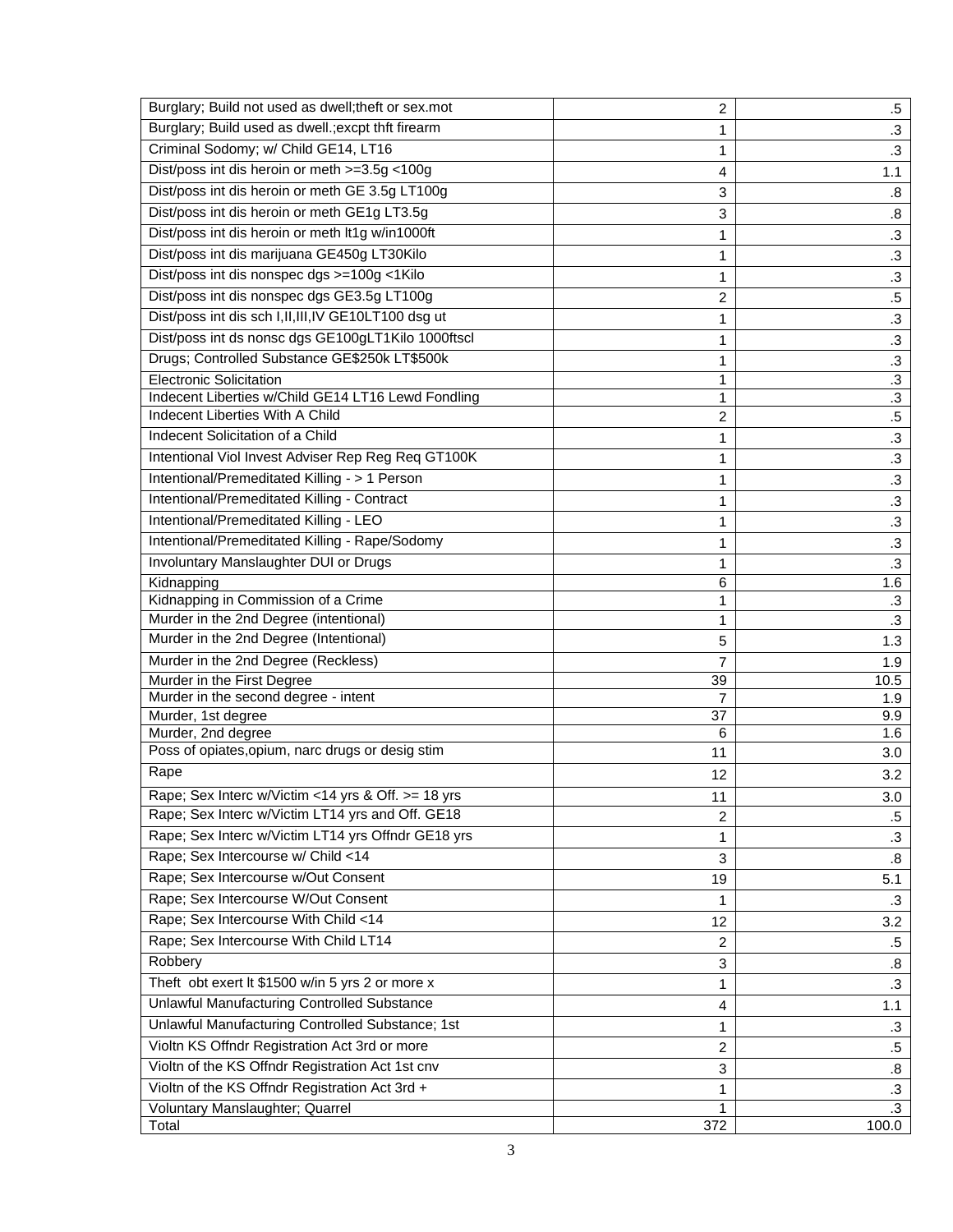### o **Custody Classification**

- Special Management=16 inmates (4.3%).
- **•** Maximum=34 inmates  $(9.1\%)$ .
- Medium High=67 inmates (18.0%).
- $\blacksquare$  Medium Low=154 inmates (41.4%).
- **•** Minimum=95 inmates  $(25.6\%)$ .
- $\blacksquare$  Unlcassified=6 inmates (1.6%)

#### • The breakdown of inmates between the **ages of 71-80** years are as follows:

## o **Latest Admission Type**

- New Court Commitments
	- D4=1 inmate  $(1.1\%)$
	- D5=1 inmate  $(1.1\%)$
	- $N1=14$  inmates (15.2%)
	- N2=10 inmates  $(10.9\%)$ .
	- N3=10 inmates  $(10.9\%)$
	- $N4=1$  inmates  $(1.1\%)$ .
	- N5=5 inmate  $(5.4\%)$
	- N7=3 inmate  $(3.3%)$
	- N9=1 inmate  $(2.1\%)$ .
	- Offgrid=47 inmates  $(51.1\%)$ .

#### Primary Offense Type

| Offense                                              | Total          | Percent |
|------------------------------------------------------|----------------|---------|
| Agg Battery-Int, Grt Bodly Hrm                       | 1              | 1.1     |
| Agg Battery-Int, recklessly Grt Bodly Hrm            |                | 1.1     |
| Agg Criminal Sodomy; LT14 off LT8 w/persn or anmal   | 1              | 1.1     |
| Agg. Indecent Liberties, chld<14; off>=18, lewd f/t  | 5              | 5.4     |
| Agg. Indecent Liberties, chldLT14; offGE18, lewd f/t | 3              | 3.3     |
| <b>Aggravated Assault</b>                            |                | 1.1     |
| Aggravated Battery Against Law Enforcement Officer   | 1              | 1.1     |
| <b>Aggravated Criminal Sodomy</b>                    |                | 1.1     |
| Aggravated Criminal Sodomy Vic<14 offndr >=18        | $\overline{2}$ | 2.2     |
| Aggravated Criminal Sodomy; Child <14                | $\overline{c}$ | 2.2     |
| Aggravated Criminal Sodomy; no consent; forced       |                | 1.1     |
| Aggravated Criminal Sodomy; w/child < 14 off>=18     | 1              | 1.1     |
| Aggravated Criminal Sodomy; w/child < 14 yoa         |                | 1.1     |
| Aggravated Indecent Liberties/Child < 14 yoa         |                | 1.1     |
| Aggravated Indecent Liberties/Child <14;Fondling     | 7              | 7.6     |
| Aggravated Indecent Liberties/Child LT14; Fondling   | 1              | 1.1     |
| <b>Aggravated Kidnapping</b>                         | 1              | 1.1     |
| Aggravated Sex Battery; Intentional Touching GE16    | 1              | 1.1     |
| <b>Aggravated Sodomy</b>                             | 3              | 3.3     |
| Arson                                                | 1              | 1.1     |
| Attempted Murder 1st                                 |                | 1.1     |
| Attempted Murder in 1st Degree                       | 2              | 2.2     |
| Burglary; Build used as dwell.; excpt thft firearm   | 1              | 1.1     |
| Dist/poss int dis heroin or meth lt1g                |                | 1.1     |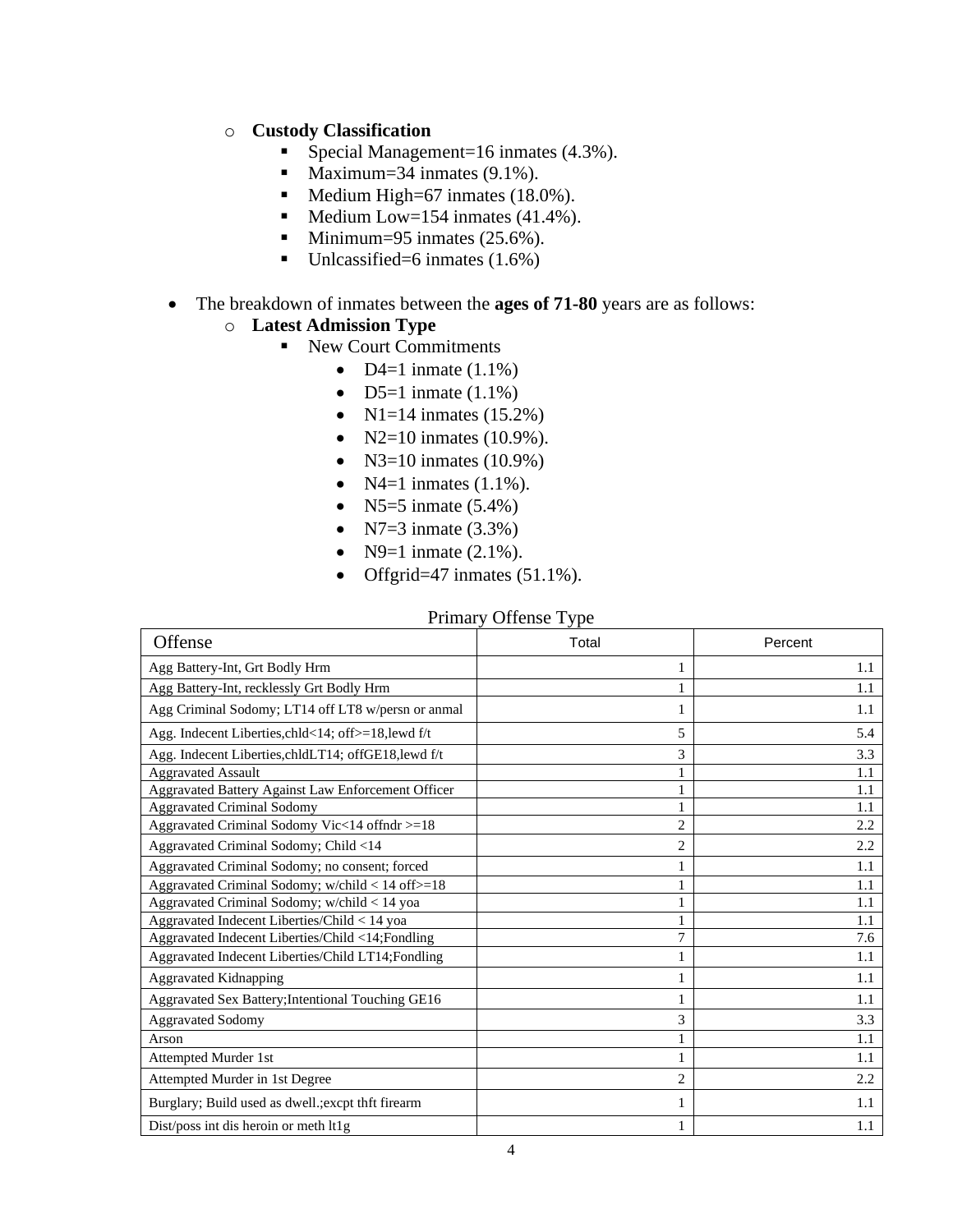| <b>Electronic Solicitation</b>                       |    | 1.1  |
|------------------------------------------------------|----|------|
| Intentional/Premeditated Killing - GT 1 Person       |    | 1.1  |
| Kidnapping                                           | 2  | 2.2  |
| Murder in the 2nd Degree (intentional)               |    | 1.1  |
| Murder in the First Degree                           | 10 | 10.9 |
| Murder, 1st degree                                   | 14 | 15.2 |
| Poss of opiates, opium, narc drugs or desig stim     |    | 1.1  |
| Rape                                                 | 2  | 2.2  |
| Rape; Sex Interc w/Victim <14 yrs & Off. $>= 18$ yrs | 4  | 4.3  |
| Rape; Sex Intercourse w/Out Consent                  | 5  | 5.4  |
| Rape; Sex Intercourse With Child <14                 | 3  | 3.3  |
| Robbery                                              |    | 1.1  |
| Theft; Obtain Control Prpty value \$100,000 or more  |    | 1.1  |
| Total                                                | 92 | 100  |

## ▪ **Custody Classification**

- Special Management=4 inmates  $(4.3\%)$
- Maximum=6 inmates (6.5%).
- Medium High=11 inmates (12.0%).
- Medium Low=51 inmates (55.4%).
- Minimum=19 inmates  $(20.7\%)$ .
- Unclassified=1 inmate (1.1%).

#### • The breakdown of inmates **81 years old and above** are as follows:

#### o **Latest Admission Type**

- $N1=2$  inmates (22.2%)
- $\blacksquare$  N2=1 inmates (11.1%)
- Offgrid=6 inmates (66.7%).

#### **Primary Offense Type**

| Offense                                             | Total | Percent |
|-----------------------------------------------------|-------|---------|
| Agg. Indecent Liberties, chld<14; off>=18, lewd f/t |       | 11.     |
| Aggravated Criminal Sodomy Vic<14 of fndr >=18      |       | 11.     |
| Aggravated Criminal Sodomy; Child <14               |       | 11.     |
| Murder in the First Degree                          |       | 11.     |
| Murder in the second degree - intent                |       | 11.     |
| Murder, 1st degree                                  |       | 33.3    |
| Murder, 2nd degree                                  |       | 11.     |
| Total                                               | 9     | 100 I   |

## o **Custody Classification**

- Medium High=3 inmate (33.3%).
- Medium Low=4 inmate  $(44.4\%)$ .
- Minimum=2 inmates  $(22.2\%)$